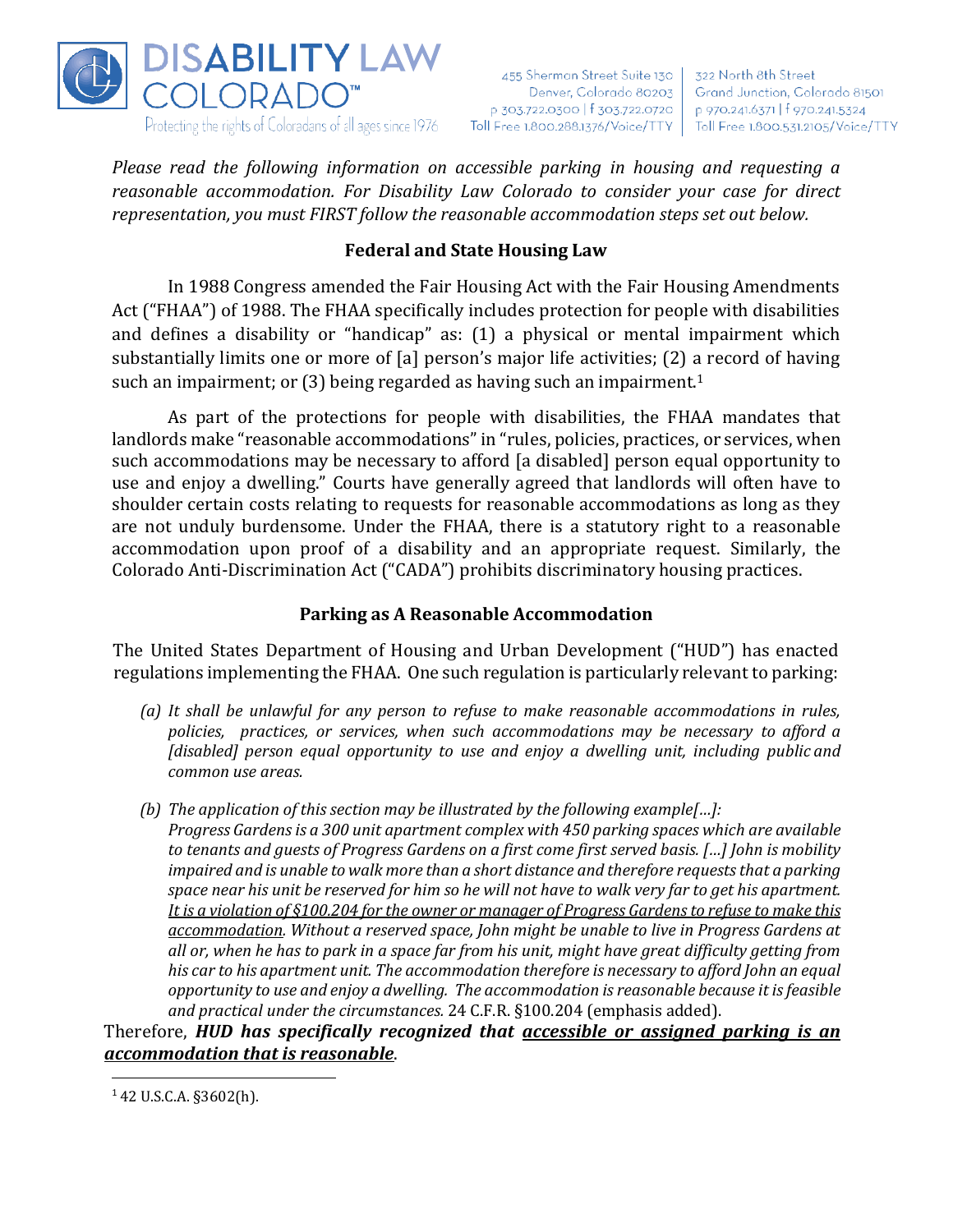#### **Requesting a Reasonable Accommodation**

*Please complete these steps as soon as possible*

The FHAA does not require a request for a reasonable accommodation to be made in any particular manner or at a particular time. A resident or applicant for housing makes a reasonable accommodation request whenever they make it clear to the housing provider that they are requesting an exception, change, or adjustment to a rule, policy, practice, or service because of their disability. This request can be made by a family member or someone else who is acting on their behalf.

- 1. Although not required by law, a request for a reasonable accommodation should be in writing.
	- a. The housing provider may ask for disability-related information that:
		- i. is necessary to verify that the person has a physical or mental impairment that substantially limits one or more major life activities or a record thereof,
			- 1. A doctor or other medical professional, a peer support group, a nonmedical service agency, or a reliable third party who is in a position to know about the individual's disability may provide verification of a disability. Typically, an individual's medical records or detailed information about the resident's disability is not necessary.
		- ii. describes the needed accommodation, **and**
		- iii. shows the relationship between the person's disability and the need or the requested accommodation (called a "nexus").
- 2. Include in your letter that you are requesting a written response to the reasonable accommodation request within 10 business days.
- 3. Make sure to sign and date your letter. Keep a copy of the letter for your records.
- 4. If your request is denied, provide this "guide" to your landlord or property manager to help explain their obligation to provide you with your requested accommodation.
- 5. If the accommodation is not granted after ALL of the above steps are followed, please call Disability Law Colorado to discuss direct representation.

\*\*\* If a person's disability is obvious, or otherwise known to the provider, and if the need for the requested accommodation is also obvious or known, then the housing provider may not request any additional information. (i.e. – A blind resident who uses a guide dog)

\*\*\* If the disability is known or obvious but the need for the accommodation is not, the provider may request only information that is necessary to evaluate the disability-related need for the accommodation.

> See our Fact Sheets, including our in-depth Housing Packet, at: <http://www.disabilitylawco.org/resources/fact-sheets>

*\*This resource sheet is for informational purposes only. Nothing herein shall be understood to be legal advice. For specific legal advice an attorney should be consulted.\**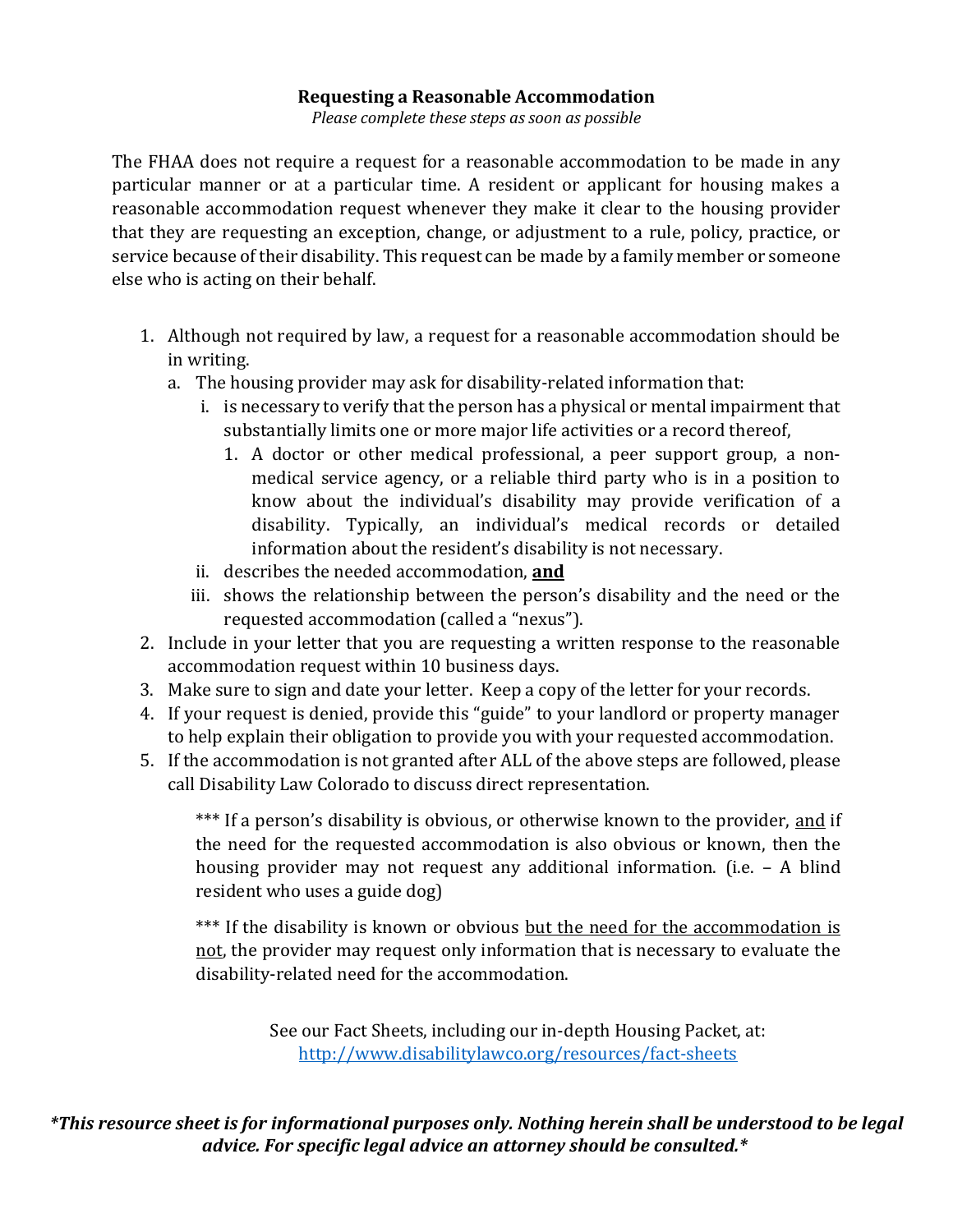## **Sample Letter to Housing Manager/ Landlord Requesting a Reasonable Accommodation for Parking**

#### Mr. / Ms. **[***Name of Building Manager***] [***Housing Provider Name***] [Street** *Address***] [City]**, CO **[Zip Code]**

Dear Mr. / Ms. **[***Name of Building Manager***]**:

I live at **[***address***]** in **[***unit number***]** and have lived there since **[***date***]**. I am a qualified individual with a disability, as defined by the Fair Housing Amendments Act of 1988 because I have a substantial limitation in one or more major a major life activity. **[Briefly describe the reason covering a long distance is difficult, or the reason you need an accessible parking space.]**

Because of my disability, I request the following parking related accommodations: **[briefly describe the appropriate accommodation for parking i.e.** *"An assigned or an assigned accessible parking spot close to my unit"* **If necessary, give description such as "***with 48 inch clearance***"]***.* This request constitutes a "reasonable accommodation" because of my disability. In making these accommodations, State and Federal Law instruct that they must be made available at no additional charge to an individual with a disability.

Please let me know what, if any, additional information you need in order to better understand my disability and the limitations it imposes.

Under the Americans with Disabilities Act and the Fair Housing Amendments Act, it is unlawful discrimination to deny a person with a disability a reasonable accommodation of accessible or assigned parking if such accommodation may be necessary to afford such person full enjoyment of the premises.

If you have any questions about my request, you can contact me in writing or by phone. Under the provisions of the Fair Housing Act, you have an obligation to provide a prompt response to my request for a reasonable accommodation. For this purpose, I believe ten (10) business days is sufficient. If you have any questions about my request, you can contact me in writing or by phone, however I request that any response be made to me in writing. Thank you very much.

Sincerely,

**[***Your name***] [***Your full address***] [***Your phone number***]**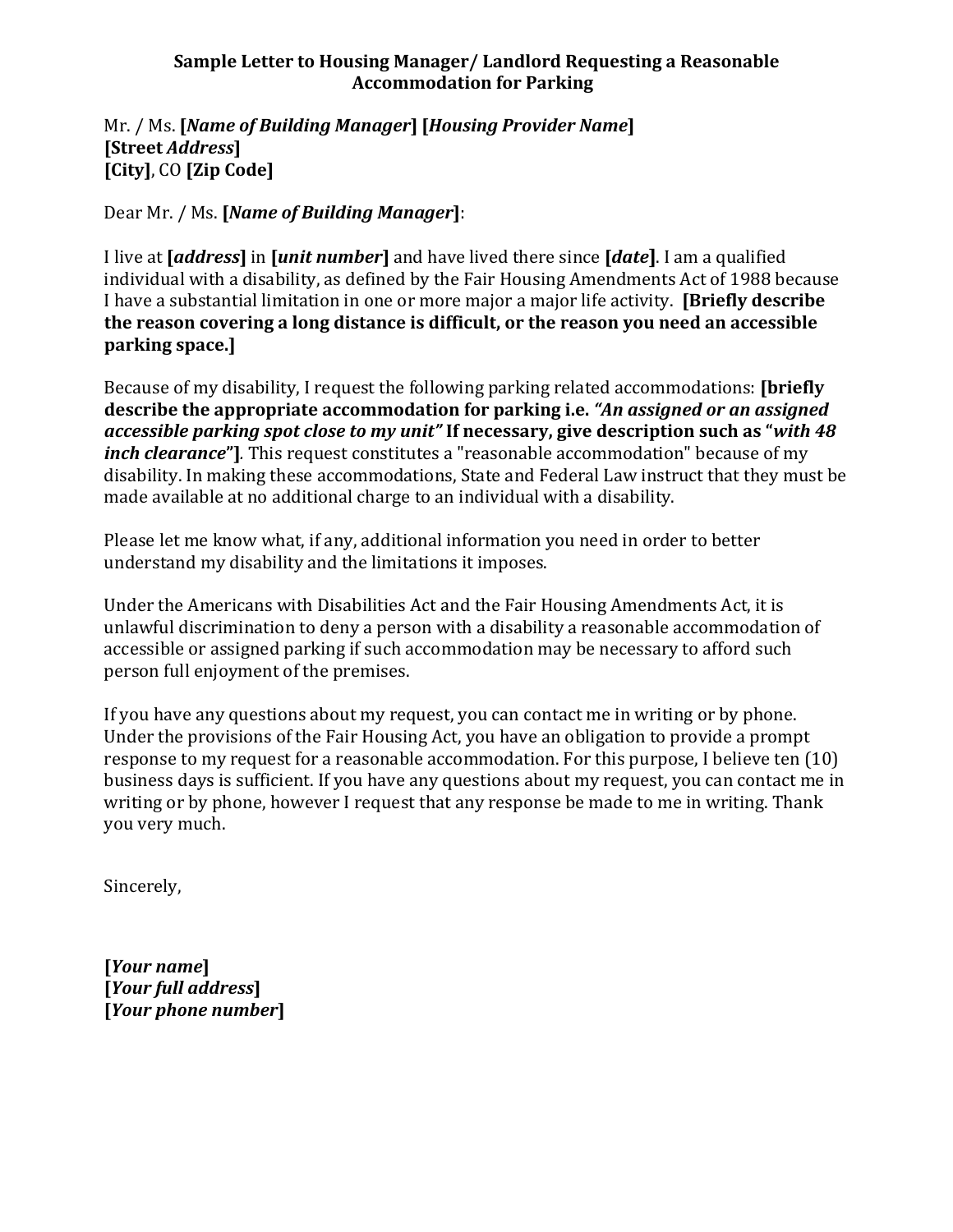## **Sample Letter to Doctor Requesting a Medical Necessity for Accommodation for Parking**

Dr. **[***Name***] [Street** *Address***] [City]**, CO **[Zip Code]**

Dear Doctor **[Name]**:

As you know, you have been treating me for my medical conditions, including my **[condition/disability]**. I am requesting a parking related accommodation from the landlord of my housing complex located at **[Address of Housing]** because I am entitled to such an accommodation pursuant to the Americans with Disabilities Act and Fair Housing Act. The accommodation I am requesting is **[***briefly describe the appropriate accommodation for parking i.e. "An assigned or accessible parking spot close to my unit"***]**.

My landlord has requested verification of my disability and who the accommodation relates to it. As such, I need you to write a letter on my behalf in which you state the following information:

- How long you have been treating me;
- The type if disability I have;
- What the symptoms of my disability are; and,
- How the accommodation/modification I am seeking will assist my continued access to live at my current housing complex by assisting to mitigate complications due to my disability.

Thank you for assisting me with this effort. Attached to this letter is a sample letter to assist you in your response. If you have any questions, please call me at **[phone number here]**.

Sincerely,

**[***Your name***] [***Your full address***] [***Your phone number***]**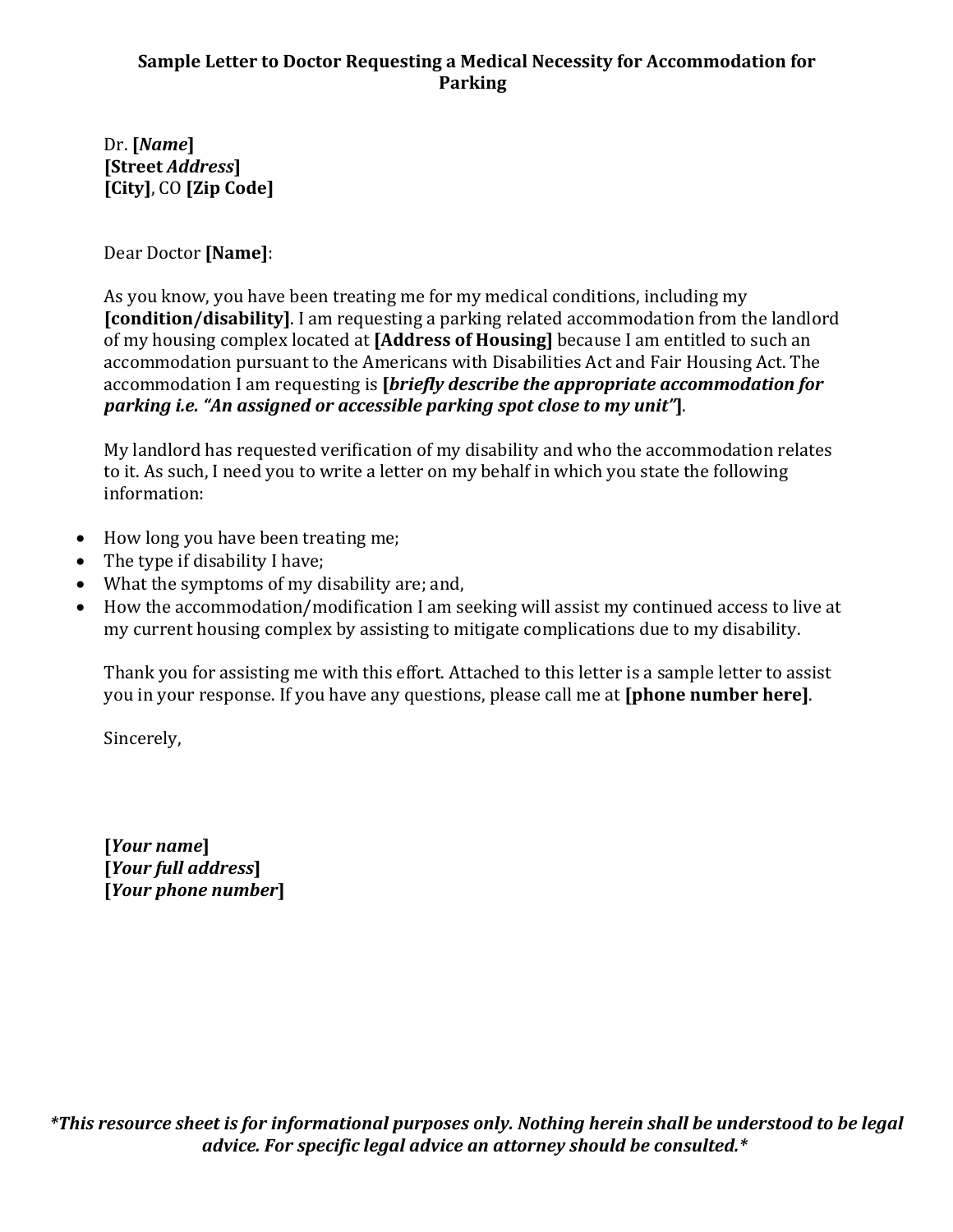# **Sample Letter for Doctor Requesting a Medical Necessity for Accommodation for Parking**

**[Date]**

**[Landlord/ Community Manager Name] [Landlord/ Community Manager Address]**

Re: **[Patient Name]**/ Request for Reasonable Parking Accommodation

Dear Mr./ Ms. **[Landlord/ Community Manager Name]**

I have been treating **[Patient Name]** as a patient for **[Time Period].**

My patient has the following disability: **[List Conditions Relevant to Accommodation/Modification Here]**

My patient's medical conditions have the following symptoms: **[List Symptoms Relevant to Accommodation/Modification Here]**.

A reasonable accommodation in my patient's housing complex parking would assist my patient with his/her conditions and symptoms by **[Explain How Accommodation/Modification Would Help]**.

Thus, it is my recommendation, based on my medical judgment, that **[Patient Name]** be granted the accommodation requested.

Please call me if you have questions related to this medical judgment.

Sincerely,

**[Doctor's Name]** M.D. **[or Psychotherapist]**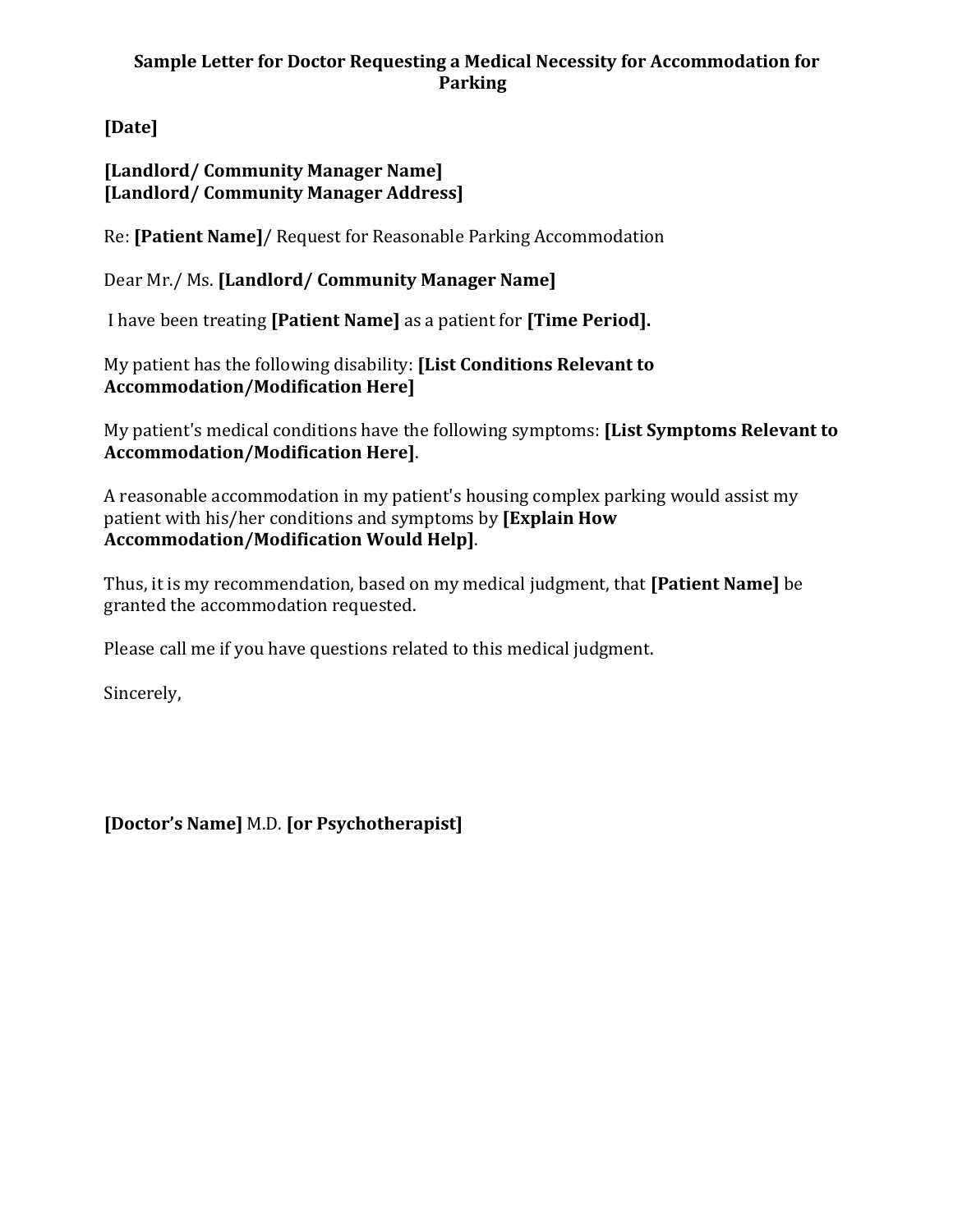## **Sample Letter to Housing Manager/ Landlord Requesting a Reasonable Accommodation for Parking after No Response**

## Mr. / Ms. **[***Name of Building Manager***] [***Housing Provider Name***] [Street** *Address***] [City]**, CO **[Zip Code]**

Dear Mr. / Ms. **[***Name of Building Manager***]**:

I live at **[***address***]** in **[***unit number***]** and have lived there since **[***Date***]**. I am a qualified individual with a disability, as defined by the Fair Housing Amendments Act of 1988.

Because of my disability, on **[Date of First Request]** I requested the following parking related accommodations: **[***briefly describe the appropriate accommodation for parking i.e. "An assigned or accessible parking spot close to my unit"***]**. This request constitutes a "reasonable accommodation" because of my disability. In making these accommodations, State and Federal Law instruct that they must be made available at no additional charge to an individual with a disability.

Under the Americans with Disabilities Act and the Fair Housing Amendments Act, it is unlawful discrimination to deny a person with a disability a reasonable accommodation of accessible or assigned parking if such accommodation may be necessary to afford such person full enjoyment of the premises.

Under the provisions of the Fair Housing Act, you have an obligation to provide a prompt response to my request for a reasonable accommodation. It has now been **[Number]** days since my first letter. You have failed to provide me with a response to my request for a reasonable accommodation. As such, this letter serves to put you on notice that you are in violation of the Americans with Disabilities Act and the Fair Housing Amendments Act. Please provide me a response to my request for a reasonable accommodation within three (3) business days.

Failure to respond may result in legal action initiated against you. If you have any questions about my request, you can contact me in writing or by phone, however I request that any response be made to me in writing. Thank you very much.

Sincerely,

**[***Your name***] [***Your full address***] [***Your phone number***]**

*\*This resource sheet is for informational purposes only. Nothing herein shall be understood to be legal advice. For specific legal advice an attorney should be consulted.\**